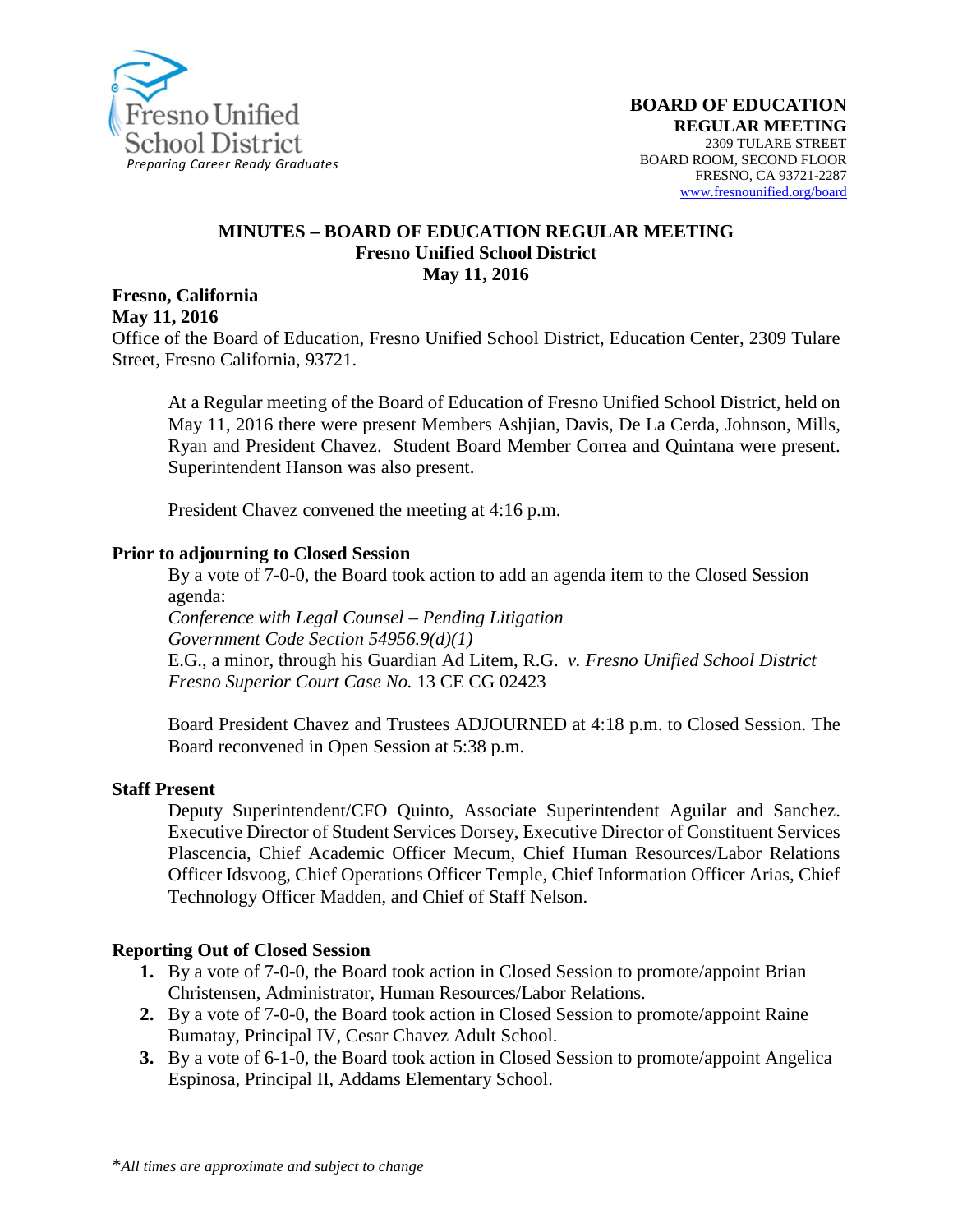### **PLEDGE OF ALLEGIANCE**

Maria Vergara, a parent that has had a positive impact at Mayfair Elementary, led the flag salute.

### **APPROVE Minutes**

Approved as recommended, the draft minutes for the April 27, 2016 Regular Meeting. Member Mills moved for approval, seconded by Member Johnson, which carried a vote of 7-0-0, as follows: AYES: Board Members: Ashjian, Davis, De La Cerda, Johnson, Mills, Ryan and President Chavez.

### **ADOPT Resolution Proclaiming May 15-19, as Classified School Employees Week**

Adopted as recommended, a resolution proclaiming May 15-19, 2016 as Classified School Employees Week. Classified employees, with their diverse talents and true dedication, support the smooth operation of offices, safety and maintenance of campuses, safe transportation of our students, provide healthy nutrition, enhance the educational experience, and provide our school district with specialized skills that contribute to the educational excellence of our students in our schools. The third week of May spotlights the great work classified employees are responsible for providing in support of the education of students throughout school districts in the state of California.

Member Johnson moved for approval, seconded by Member Mills, which carried a roll call vote of 9-0-0, as follows: AYES: Student Board Members: Quintana and Correa, Board Members: Ashjian, Davis, De La Cerda, Johnson, Mills, Ryan and President Chavez.

## **RECOGNIZE Board of Education and Fresno Unified School District**

The Kings Canyon Middle School Coder Girlz Club recognized the Board of Education and Fresno Unified School District for its support of the coding club. The Board and district have helped grow the club and have provided opportunities for new technology and experiences that would have otherwise been out of reach.

## *Trustee Davis exited the board meeting at 5:54 p.m.*

## **HEAR Reports from Student Board Representatives**

Student Board Representatives, Emily Xiong, ASB President, and Mirella Velasco, ASB Vice President, provided comments/reports from the Student Advisory Board Representative meeting hosted by McLane High School. The students thanked Member De La Cerda for attending their meeting. Student Board Representative Emily Xiong acknowledged the student ambassadors from Yosemite Middle School who shared highlights of various school activities and experiences.

## **HEAR Report from Superintendent**

• Superintendent Hanson provided insight on the English Learners Master Plan Redesign that was on the agenda. The redesign is necessary based on changes in legislation, state standards and assessments, but provides the district an opportunity to build upon recent increases in English Learners redesignation (up from 10.3% in 2013/14 to 17.8% last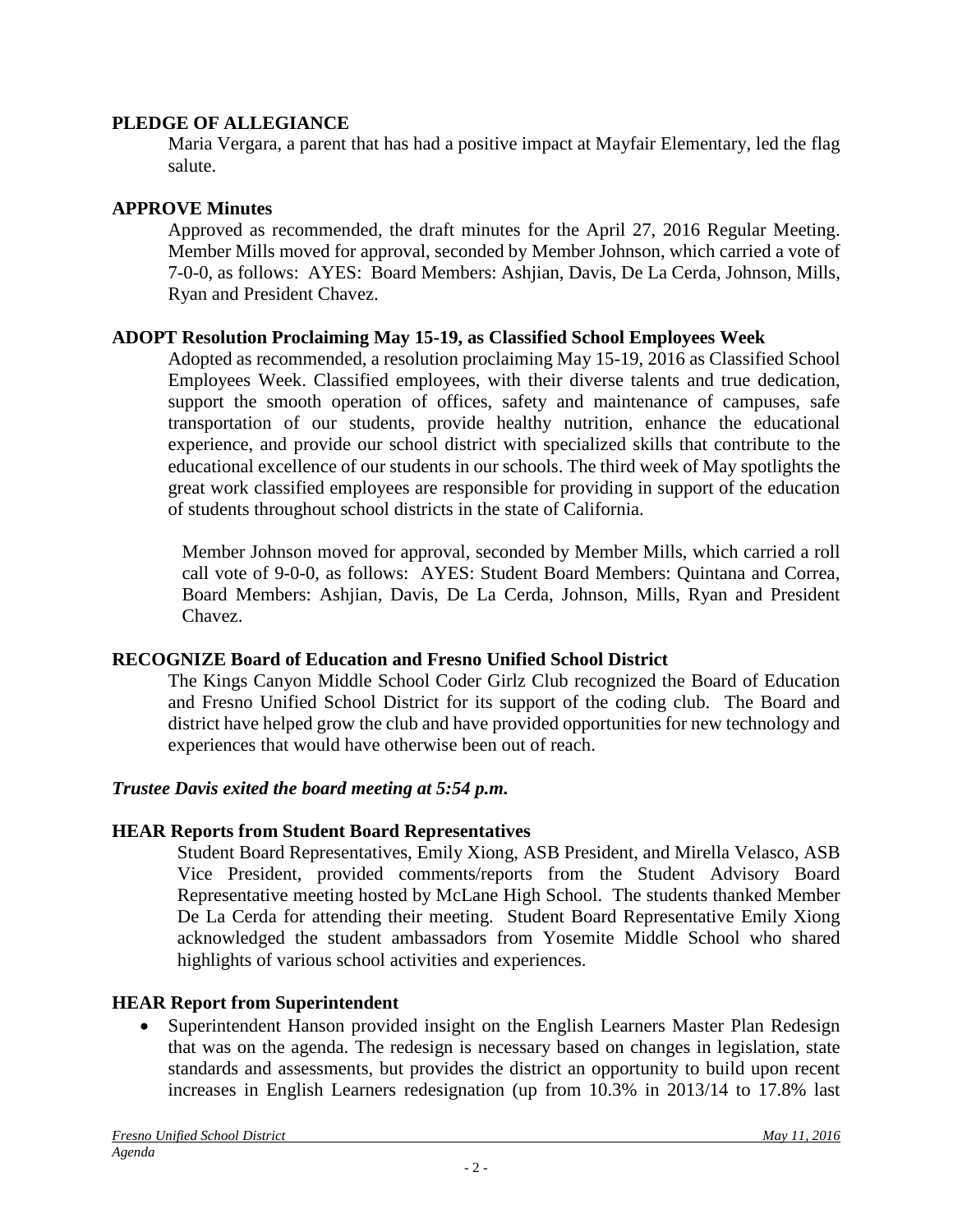year). Superintendent Hanson is recommending an investment of \$2.5 million to support implementation while the formal Master Plan is being written. The investment would support community priorities presented by a 43-person English Learners Master Plan committee. Once the formal plan is completed this summer, it will be published and the community is encouraged to comment.

- The draft of the district's Local Control Accountability Plan, or LCAP, is available for public comment now through May 25. The public can view the draft and provide feedback by visiting [https://www.fresnou.org/dept/stafed/pages/lcff.aspx.](https://www.fresnou.org/dept/stafed/pages/lcff.aspx) The 3-year plan outlines how Fresno Unified will use state funding to serve all students, including English learners, low-income students, and foster youth. Fresno Unified conducted 62 LCAP meetings and workshops and collected 3,000 survey comments which helped formulate the draft.
- Tuesday May 10, 2016 was the district's first Fresno Unified Scholarship Awards Banquet recognizing 45 outstanding and deserving seniors. Fresno Unified had more than 400 in attendance and recognized the many journeys students have taken to get to graduation. Superintendent Hanson thanked community partners, parent volunteers, and Parent University, who made the banquet possible, along with the employees and members of our community who have contributed to the Fresno Unified Scholarship Fund. This year the district received more than 240 applications and awarded \$60,000 to 45 scholarship recipients – including \$100 to each applicant who did not receive a scholarship. The need is great for students and the district wants to be able to grow the scholarship fund, providing more students the opportunity to attend college.

On a motion by Member De La Cerda, seconded by Member Mills, the consent agenda, exclusive of agenda item: A-4, A-5, A-8 and A-9 which were pulled for further discussion, was approved on a roll call vote of 8-0-0-1 as follows: Student Board Members: Correa and Quintana, Members Ashjian, De La Cerda, Johnson, Mills, Ryan and President Chavez. *Member Davis absent.*

# **A. CONSENT AGENDA**

- **A-1, APPROVE Personnel List APPROVED**, **as recommended** the Personnel List, Appendix A, as submitted.
- **A-2, ADOPT Findings of Fact and Recommendations of District Administrative Board APPROVED**, **as recommended** the Findings of Fact and Recommendations of District Administrative Panels resulting from hearings on expulsion and readmittance cases conducted during the period since the April 27, 2016, Regular Board meeting.

# **A-3, APPROVE Budget Revision No. 4 for Fiscal Year 2015/16**

**APPROVED**, **as recommended** Budget Revision No. 4 for fiscal year 2015/16. Periodic updates to the District's budget are presented to the Board of Education for approval. Budget Revision No. 4 includes adjustments for the agreement between the District and Fresno Teachers Association on the reopener contract for 2015/16.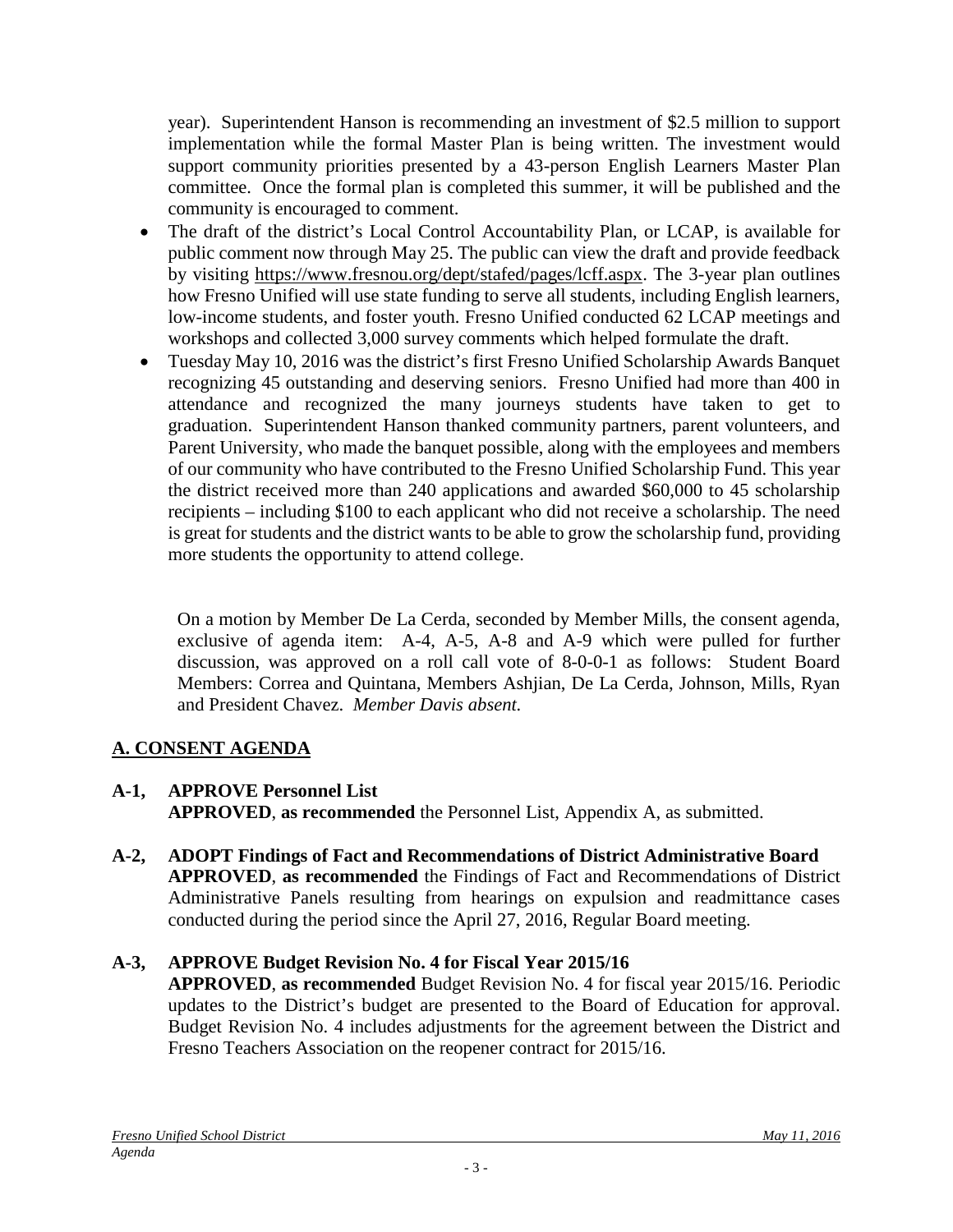### **A-4, APPROVE Agreements with City of Fresno for Weekend Community Open Space Program at High Schools and Middle/Elementary Schools**

**APPROVED**, **as recommended** agreements (one for high schools and one for middle/elementary schools) with the City of Fresno to provide recreation opportunities for City residents at Fresno Unified schools though the Weekend Community Open Space Program. The program will provide structured recreational programming and general public use on weekends and holidays from 9:00am-6:00pm (may be adjusted seasonally). Site supervision/monitoring and programming will be provided by City Parks, Afterschool, Recreation and Community Service (PARCS) staff. The agreements are for one year with the option to administratively extend for additional one-year terms.

**Member Mills** – I have one question about the contracts. Both the letter agreement and the contract for the middle and elementary schools says that it can be extended purely administratively. My concern about that is I feel we should have a report to the board and the board should have another vote on whether to extend this for two years, three years, or whatever we feel appropriate. In part because the statutes do charge the board for overseeing this, and also the education code section 17604 calls for all contracts to be approved or ratified by the board.

**Karin Temple** – If the board is interested we could change language to the agreements, so rather than it be administrative approval after the first year it would come back to the board either at the end of the initial term and administratively extended thereafter or approved by the board every year.

**Member Mills** – We did have a June 2008 agreement which opened high school tracks to the community. Was that agreement approved by the board?

**Karin Temple** – I am not aware if it was or was not in 2008.

**Member Mills** – My preference would be to adopt the May 6, 2016 revised agreement with the provision that at the end of the first year that they come back to the board for renewal for whichever term the board determines at that time. I would like a report from staff to make sure everything is going smoothly and if that is true the board may want to consider renewing for more than one year.

**Member Ryan** – Can our board attorney please respond to Member Mills? I think that it is a great idea to have the board review once a year, but the City Council has to approve. I am concerned with the Fresno Unified School Board doing one thing and City Council doing something else.

**Mary Beth de Goede** – The agreement as written is consistent with 17604.

**Karin Temple** – It is a good point that the City Council needs to approve the agreement, if our board approves tonight then they expect to bring it to the City Council next week on May 19 so they have not yet had this agreement in front of them. It is appropriate that our board have the opportunity to approve it first given that they are district sites. If there are changes to the agreement it is quite likely that we would reach an agreement before they take it to their City Council.

**Member Ashjian** – Under number 7 g, Terms of City Use it states, "*City shall have access to school based storage facility space where available and upon agreement with Site Principals, or the ability to utilize school grounds to put a portable storage unit on premises."* How do we go about not having them add portable storage units on school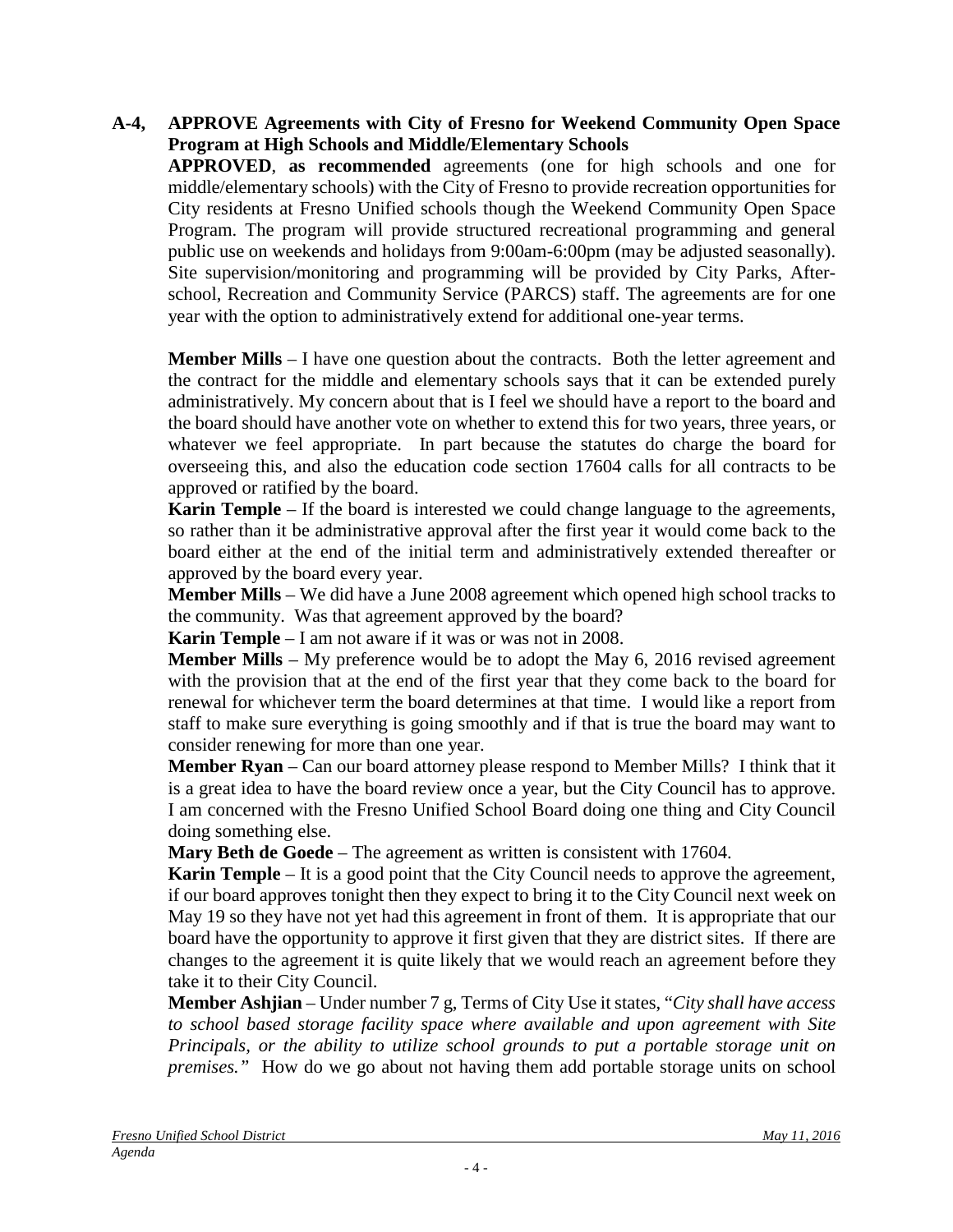grounds after we have tried so hard as a district to have portables removed to make our schools presentable?

**Karin Temple** – We have addressed that specifically in the language. If you read further, it states that it has to be approved by the district. We don't want any more c-trains on our sites either. They do have some storage at our sites for our after-school programs, they are small appropriate sized storage units. Our concern is the safety of those storage units. We will make sure that they are in an appropriate place and that they are strong and sturdy, but we will not envision more c-trains on our campuses. We would have to approve where they go and what they are.

**Member Ashjian** – Are you telling me we are not going to add portables?

**Karin Temple** – We are not adding what I describe as c-trains but what you may be describing as portables.

**Community Member Kimberly McCoy with Communities for a New California Education Fund** – Concerned there were no schools in Southwest Fresno that were on the list. Was interested in how the schools were selected.

**Member Chavez** – The rationale with the city was they identified areas that were considered park deserts and those are the areas that got first priority. They are working on a Parks Master Plan that will address that very specific question. To address the areas that need the park space the most.

Member Mills moved for approval with a caveat to the agreement, seconded by Member Ashjian, which carried a vote of 6-0-0-1, as follows: AYES: Board Members: Ashjian, De La Cerda, Johnson, Mills, Ryan and President Chavez. *Member Davis absent.*

**A-5, APPROVE Bid 16-23, Roosevelt High School Gymnasium New Cooling Addition APPROVED**, **as recommended** Bid 16-23 to provide cooling to Roosevelt's gym and weight room. Currently there is no cooling in the single gym and evaporative cooling in the weight room. The project will replace gas-fired heaters with refrigerated packaged air conditioning/heating units. Installation of cooling will improve student, staff, and community comfort levels, and increase energy efficiency. The request for bids was lawfully advertised on March 3, 2016. Notifications were sent to ninety-one (91) vendors and four (4) construction trade publications, and the district received four (4) responses. Bids were opened on March 29, 2016.

Staff recommends award to the lowest responsive, responsible bidder:

Strategic Mechanical, Inc. (Fresno, California) \$684,000

Staff also recommends allowing Patton Air Conditioning to be relieved of their bid, in accordance with Public Contract Code 5101, due to a clerical error.

**Member Ashjian** – Is there a schedule for cooling for the other schools in the seven different pyramids and is there a ranking process?

**Karin Temple** – The work at Roosevelt, and with a similar recommendation that we will be bringing forward in the coming weeks to the board for McLane, will complete cooling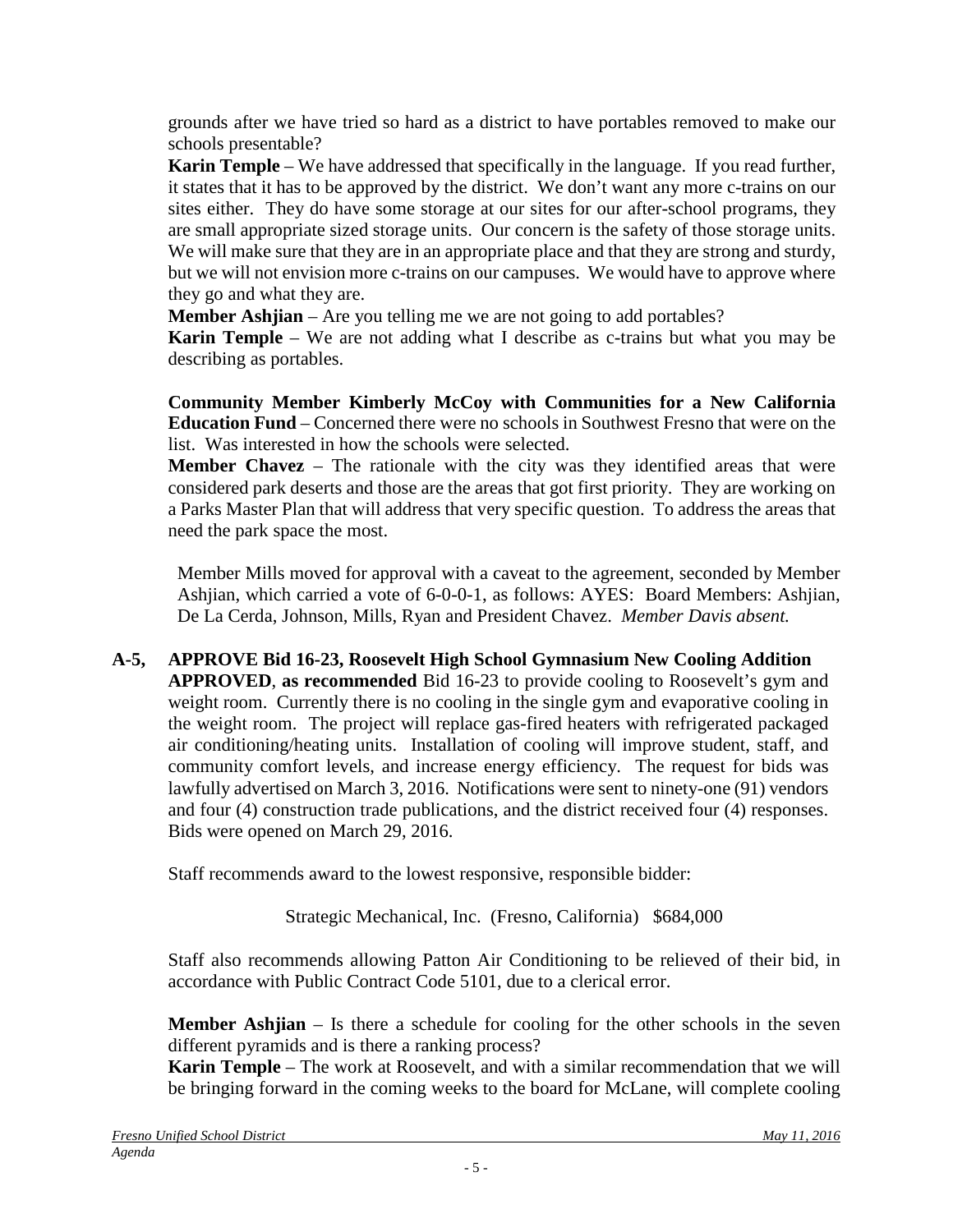for all of our high school primary gyms. In regards to multipurpose rooms, we have approximately 25 schools that have evaporative cooling in their multipurpose rooms. When we have resources those would be the projects to move forward on.

**Member Ashjian** – Is there a priority list?

**Karin Temple** – The priority would be based on the assessments that our maintenance department does on the worst first, which would be those that are oldest and most likely to fail.

**Member Ashjian** – Do you think we could get a board communication on which ones are the worst?

**Karin Temple** – We are actually undertaking an assessment now, that information is not yet available.

**Member Ashjian** – When you have that information can you forward it?

**Karin Temple** – When we get the information I will determine what is appropriate to forward. I don't know if it will be a ranking, as I have not seen the data. That is why I am not able to answer precisely.

**Member Ashjian** – Would you be able to forward by age of unit?

**Karin Temple** – I don't know what the data will be that they will provide to me. I will determine what will be the correct way to provide it to the board.

Member Ashjian moved for approval, seconded by Member De La Cerda, which carried a vote of 6-0-0-1, as follows: AYES: Board Members: Ashjian, De La Cerda, Johnson, Mills, Ryan and President Chavez. *Member Davis absent.*

### **A-6, DENY Claim #16-0405-0090**

**DENIED, as recommend** a Claim for Damages on Minor, case #16-0405-0090. The Superintendent recommends that the Claim be denied and the matter referred to the district's Director of Benefits and Risk Management for further handling.

## **A-7, DENY Claim #16-0419-0106**

**DENIED, as recommend** a Claim for Damages on Cynthia C. Stills, case #16-0419-0106. The Superintendent recommends that the Claim be denied and the matter referred to the district's Director of Benefits and Risk Management for further handling.

#### **A-8, RATIFY Grant Applications to the Fansler Foundation**

**RATIFIED, as recommended** two grant applications to the Fansler Foundation through the Lori Ann Infant Program. The Lori Ann Infant Program serves children with special needs from birth to three years of age and their families. Applications to the Fansler Foundation request grant funds to build universally accessible playgrounds at Powers-Ginsburg and Storey Elementary Schools to be used year round and to provide play opportunities to all children regardless of their abilities. This would facilitate an increase in all areas of development for the children including motor, social, and communication skills.

**Member De La Cerda** – Can you explain what will be going up at the Lori Ann Infant Center at Powers-Ginsburg Elementary and Storey Elementary?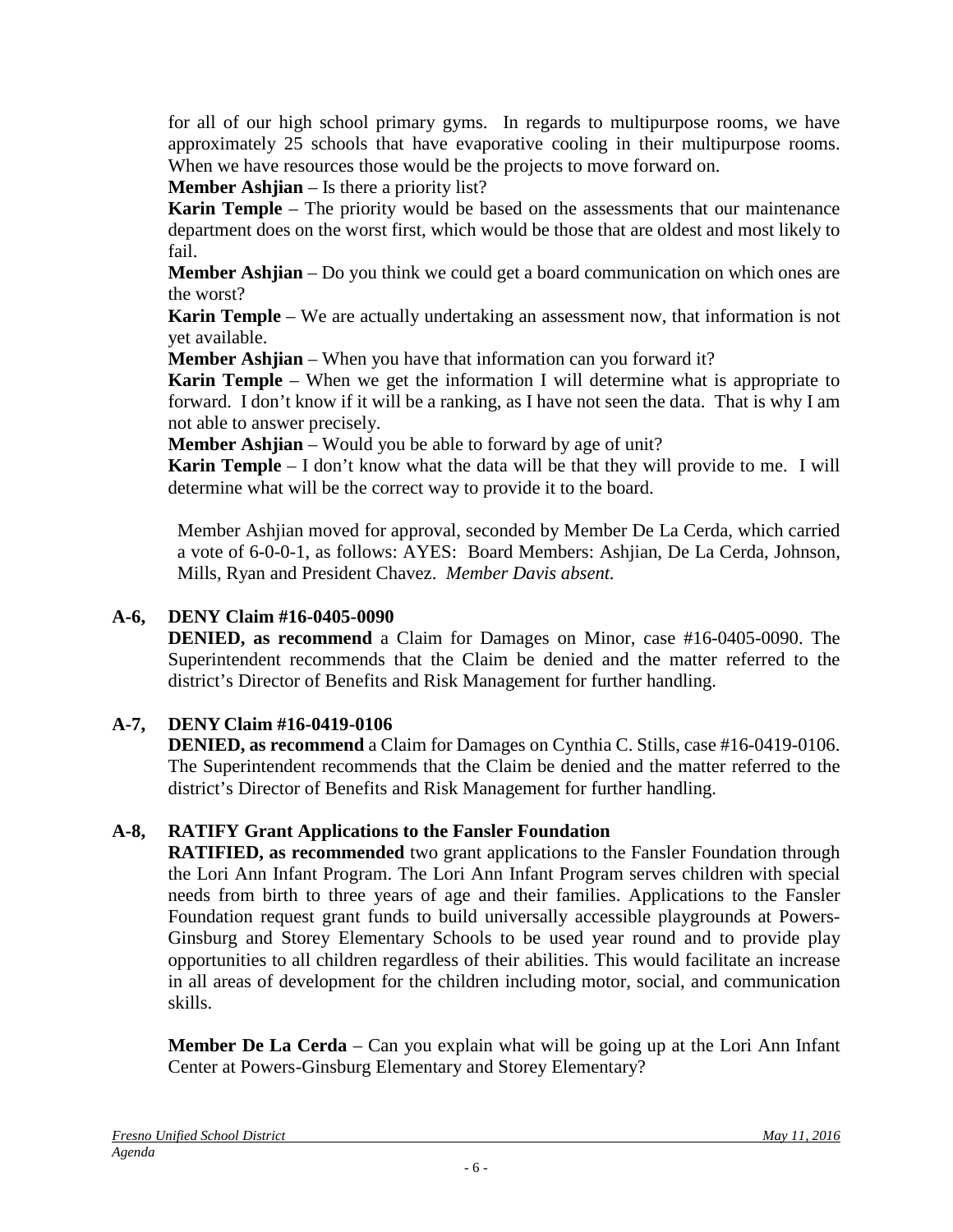**Brian Beck** – This particular grant application would provide updated play equipment, shade structures and rubberized surfacing at the Powers-Ginsburg site. At the Storey site, it would be similar but it would be creating a new play area by the classrooms.

Member De La Cerda moved for approval, seconded by Member Mills, which carried a vote of 6-0-0-1, as follows: AYES: Board Members: Ashjian, De La Cerda, Johnson, Mills, Ryan and President Chavez. *Member Davis absent.*

#### **A-9, RATIFY Grant Application to the California Department of Rehabilitation for the We Can Work Grant and Adopt Resolution 15-23**

**RATIFIED, as recommended** a grant application to the California Department of Rehabilitation for the We Can Work Grant and Adoption of Resolution 15-23, authorizing Fresno Unified to enter into an agreement with the State of California, Department of Rehabilitation. The agreement provides for paid work training that provides preemployment transition services to high school and post-secondary students between the ages of 16-21 with active IEP goals and objectives.

**Member De La Cerda** – Can you clarify the numbers that go through this program?

**Brian Beck** – We currently have a workability program across our district for students who are between the ages of 16 and 21. That serves 321 students across our district. This grant would allow us to expand to 100 more students.

**Member De La Cerda** – What is the outreach to our students in order for them to participate in this program?

**Brian Beck** – All of our high schools and adult programs have counselors that advertise this program. We also have workability specialist who are located on our high school campuses and reach out to students who are eligible.

**Member De La Cerda** – Do you normally have the right amount of students who apply to this program or do you have many?

**Brian Beck** – Traditionally we have met our mark and the number does change from year to year. This year it was 311. We know we could get more into the program if we had more slots. This will allow us to expand up to 100 more slots.

Member De La Cerda moved for approval, seconded by Member Mills, which carried a vote of 5-0-0-2, as follows: AYES: Board Members: De La Cerda, Johnson, Mills, Ryan and President Chavez. *Member Ashjian and Davis absent for the vote.*

## **END OF CONSENT AGENDA (ROLL CALL VOTE)**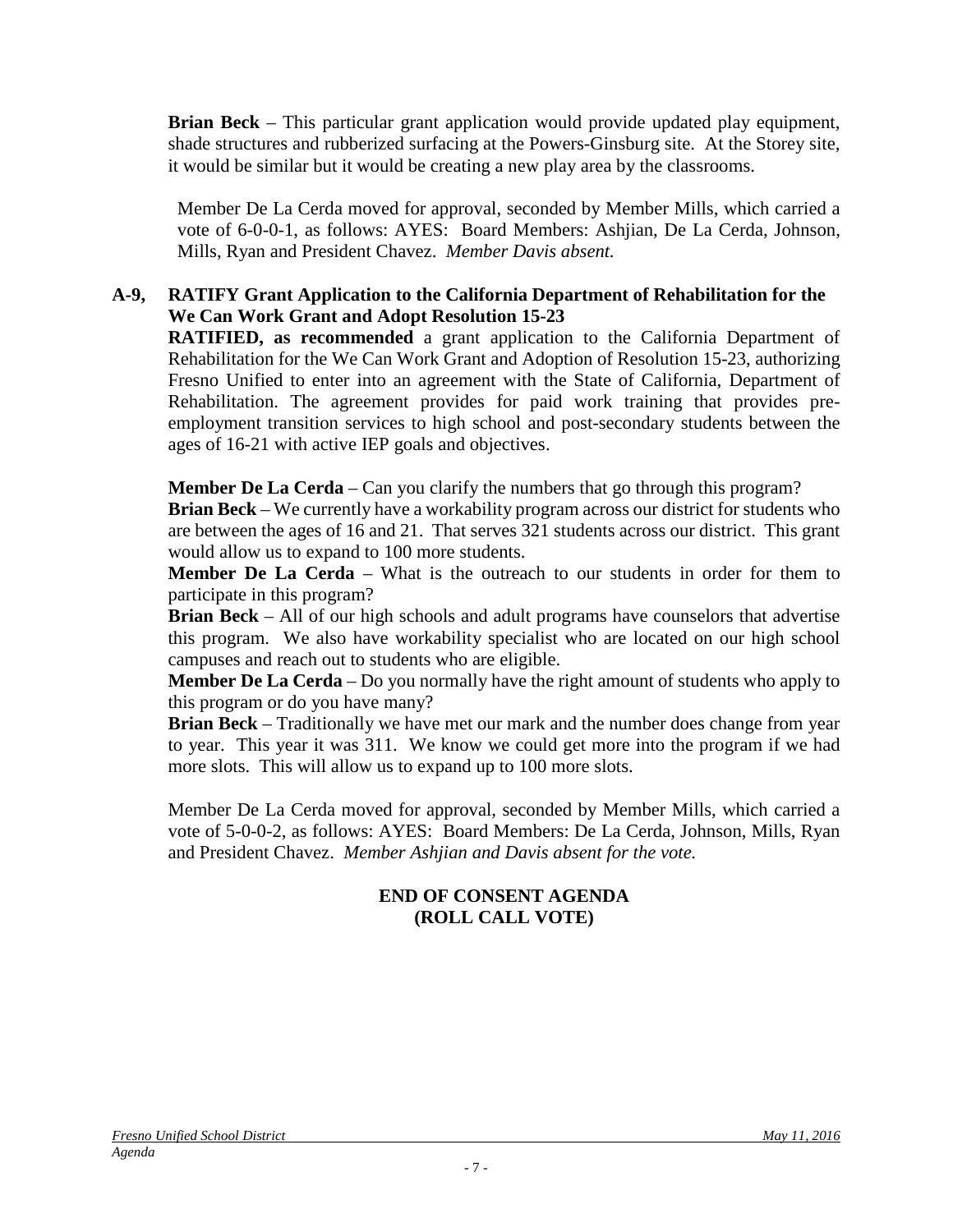# **UNSCHEDULED ORAL COMMUNICATIONS**

The following individuals spoke about the preliminary recommendations for 2016/17 budget planning for English Learners Services, specifically their support of Hmong services: Nkias Xyooj Maysee Yang Nu Vang Noah Pou Lor

Mr. Venancio Gaona – Spoke about the preliminary recommendations for English Learners Services. Hopes the community is able to provide their feedback on the presented recommendations and would like to know where the money is being spent.

Juan Arambula – Spoke about the preliminary recommendations for English Learners Services. This problem is not the responsibility of just one department but the district as a whole. We need to reach out to our parents and look into the teaching workforce. Understand what our obstacles are, measure our results and review recommendations often.

# **B. CONFERENCE/DISCUSSION AGENDA**

# **B-10, APPROVE the 2016/17 Single Plans for Student Achievement**

**APPROVED**, **as recommended** the Single Plans for Student Achievement (SPSA). The development of the SPSA is a collaborative process involving staff, students, parents and community in the analysis of data to identify the needs of students, as well as an analysis of the effectiveness of practices and programs at the school. A copy of each SPSA is available in the Office of State and Federal Programs for review, as well as at each school site office.

Presentation by Executive Officer, Tammy Townsend

An opportunity was provided to hear questions/concerns from members of the board and staff was available to respond

**Member Chavez** – How does the parent engagement of English Learner students, foster youth or the homeless piece work to ensure the connection is being made so that goes into the plan which would ultimately dictate how these resources are allocated?

**Tammy Townsend** – One of the groups that schools are required to engage with in addition with the school site council is each school sites ELAC. Parents of English language learners get input into the SPSA process. Specifically, that is an additional group that is engaged in the process. In addition, several different indicators from our SQII tied to identifying the needs of our English language learners.

**Member Chavez** – With our school site council and ELAC, how is it weighted out or is it a vote? What is the process?

**Tammy Townsend** – Some groups have the ability to consult in the process of the SPSA. ELAC is an example that must be consulted prior to the development of the SPSA. The voting authority of the SPSA belongs to the school site council which is made up of half of staff and community members.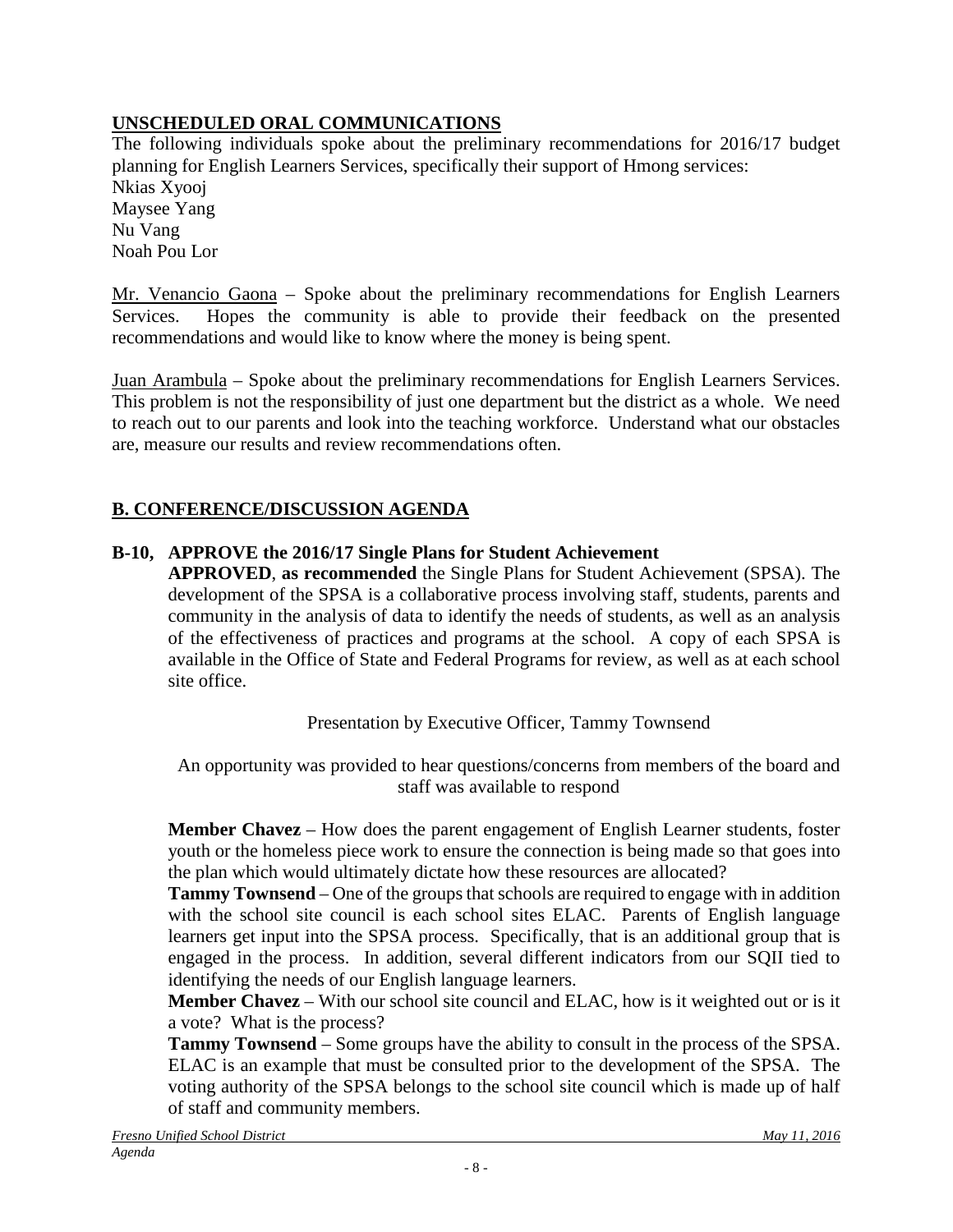**Member Chavez** – How do parents get onto the school site council?

**Tammy Townsend** – Parents are nominated and elected by their peers. The same process is followed for our teachers on the committee.

**Member Chavez** – This group could say, "Hey we have this amount of amount of EL students, foster youth or homeless and we want extra support services for them in the classroom etc." After the plan goes to the principal, does it go to the area superintendent? **Tammy Townsend** – Yes. The instructional superintendent would provide feedback to the school, who in turn would share with the school site council. Depending on conversations,

changes could be made to the SPSA. Then there would be voting on the final document.

**Member Chavez** – How often is the process done? What is the timeframe?

**Tammy Townsend** – The timeframe of the SPSA very closely mirrors our LCAP. We start in the fall by looking at data. The first draft is developed in the early spring, feedback is given, and we go all the way to the point of where we are now for final approval.

**Member Chavez** – I am seeing an opportunity for Parent University, as we develop a component for English Learner students to maybe connect those parents to the school site council to give them more of an input.

**Tammy Townsend** – Great idea. They have been great partners.

**Member Ashjian** – On slide 7 we have *Family Connections/Liaison Positions.* In 2015/16 we had 58 positions and in 2016/17 we had 63 positions. What is that and what do they do?

**Tammy Townsend** – Those positions represent home school liaisons. Their specific role at the school is to connect with families in their school community and provide support for attendance, engagement of parents and things of that nature.

**Member Ashjian** – So some of it can be part-time and some of it can be fulltime? Are they specifically cataloged as a liaison? I am hearing from people in the community that they don't know who to talk to or who to connect with.

**Tammy Townsend** – These positions are specific to the school site funds and are prioritized and designated by the school site council. These are not district-directed positions.

**Member Ashjian** – Could the district-directed positions and the site-directed positions be merged?

**Tammy Townsend** – They are completely separate by design because these positions that we are talking about on slide 7 are specifically designed to be determined by the school site council.

**Member Ashjian** – Could I get a board communication on which schools will have a liaison?

**Tammy Townsend** – Yes, we can provide that.

**Member Ashjian** – What can we do about the \$50.00 for fingerprinting? For many in our community that is a lot of money.

**Tammy Townsend** – Our district made the decision early in the year as we expanded our Goal 2 activities to put money aside to assist in the cost of finger printing for our community members.

**Member Ashjian** – If we are going to assist, we shouldn't have to have someone say I am broke to get assistance. Everyone should get assistance. Here are a couple of suggestions: 1) it should be free; and 2) finger printing should be made available earlier in the day.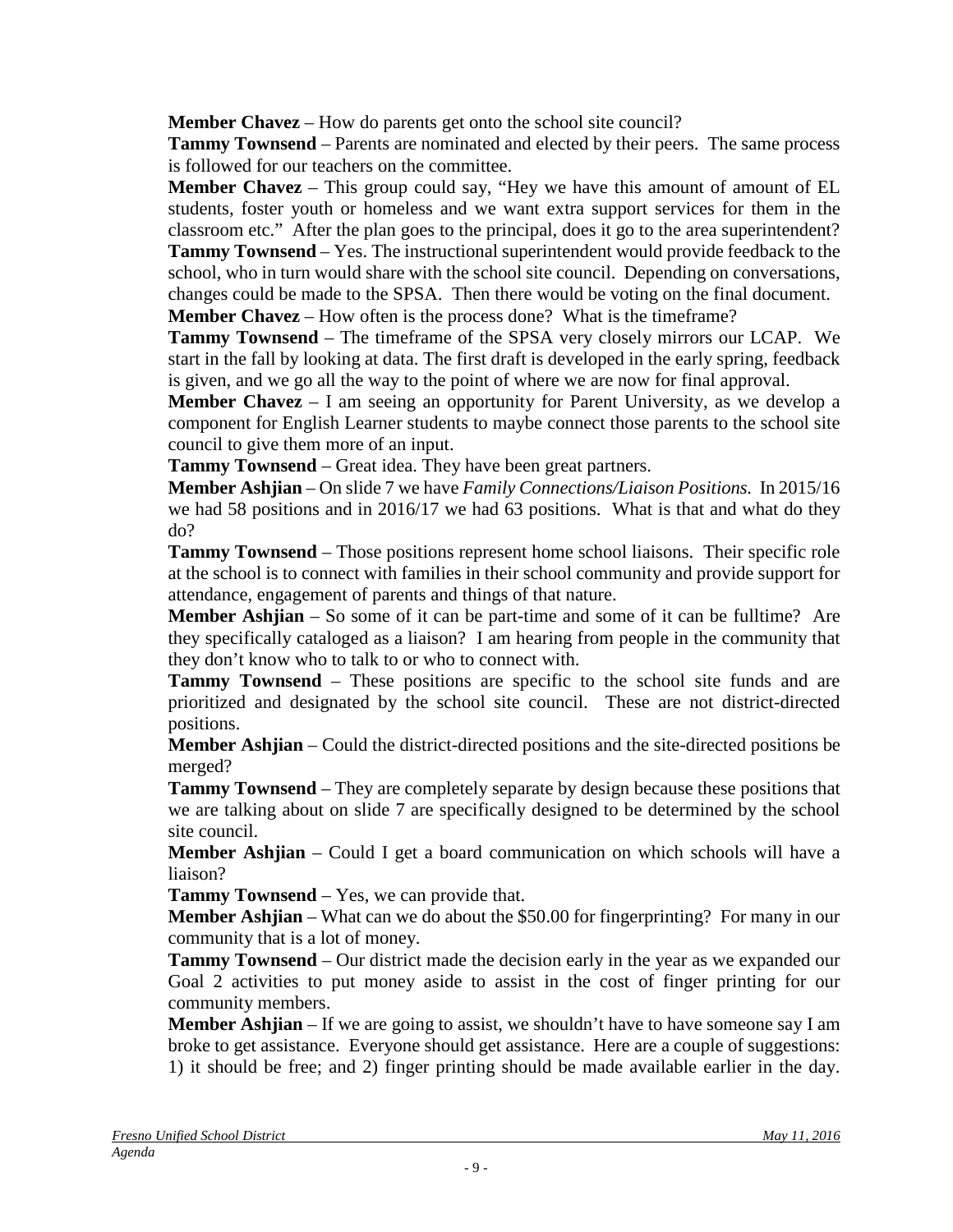Right now it is not open until 10:00 a.m. Our hours are very limited. Do we have plans to make things more accommodating for our community members?

**Tammy Townsend** – We have been talking a lot about how to better support our families with finger printing. We have several different ideas. One is the cost, how do we make it more affordable. No one is turned down for their inability to pay. It is about getting the word out.

**Member Ashjian** – We know that with our English Learners, if they don't pick it up within five years, they are 10 times more likely to drop out. Part of that problem is that some of the parents want to help but they don't have that translator on-site. Is there plans with the school site council to put money towards that?

**Tammy Townsend** – These 63 liaison positions are primarily for that purpose, which are at 68 schools. Each individual school site council gets to determine how to use these funds. In addition, one of the changes that came from our English Learners department last year was some really great posters that are at each of our school sites, with a phone number and connections that can used for support is someone is out sick or not available. We have a couple of things in place now to help support translation services.

**Member Ryan** – I want to restate that as a school district we are only required to spend 1% of our Title I funds on parent engagement which equates to about \$430,000, but we are spending approximately \$9 million. We do that because we know that it is good for kids and our families, and we have made that choice. What are we doing to ensure that sites are using the money and not just letting it sit there in excessive amounts?

**Tammy Townsend** – One of the things that we implemented in the office of State and Federal Programs last year in March was to take a look at all of the schools and the different funds that they receive and we send e-mails to school who have not, or look like they have not, spent their funds. We remind them of the process.

Member Chavez moved for approval, seconded by Member Ryan, which carried a vote of 6-0-0-1, as follows: AYES: Board Members: Ashjian, Johnson, Mills, Ryan and President Chavez. *Member Davis absent.*

A copy of the PowerPoint is available on the district website

# **B-11, PRESENT and DISCUSS the 2016/17 Strategic Budget Development**

**PRESENTED and DISCUSSED.** The Governor released the proposed State budget for 2016/17 on January 7, 2016. The Board of Education has discussed the Governor's proposal and the potential impacts on Fresno Unified, as well as the strategic budget development process, at the following Board of Education meetings:

- January 20, 2016 March 30, 2016
- February 10, 2016 April 13, 2016
- February 24, 2016 April 27, 2016

In addition to the strategic budget development discussions listed above, the 2015/16 Second Interim Financial Report was presented to the Board of Education on March 9, 2016.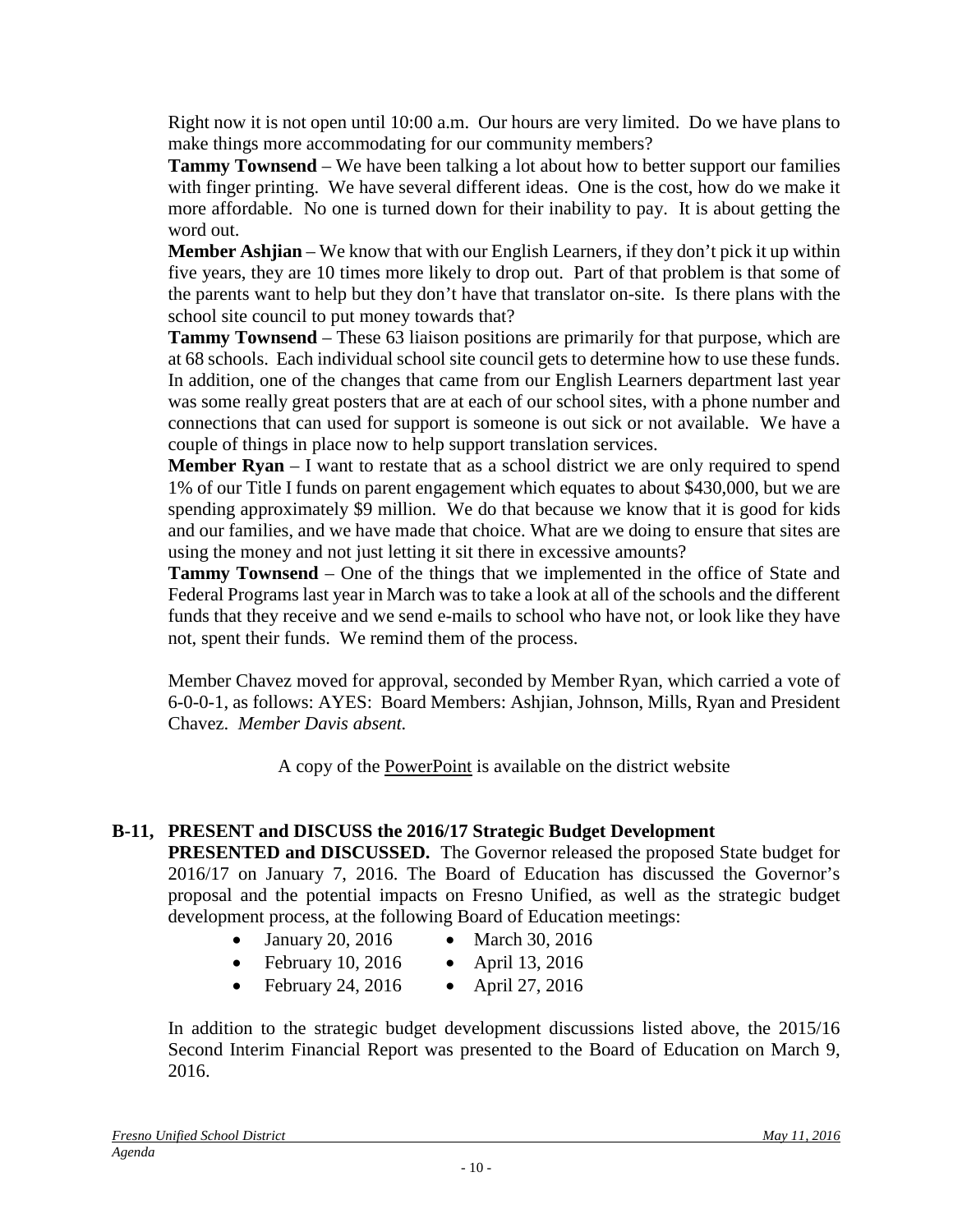Presentation by Deputy Superintendent/CFO, Ruth F. Quinto and staff

An opportunity was provided to hear questions/concerns from members of the board and staff was available to respond

## **Career Technical Education: Presentation by Sally Fowler**

**Member Ashjian** – How does the CTE at Duncan impact McLane?

**Sally Fowler** – About 40% of the population who attend Duncan come from McLane. The kids who go to Duncan take the Fresno City Bus, students who are outside of that Cedar corridor have to make several transfers or have to walk a mile to get to the Cedar corridor so they don't have to transfer buses.

**Member Ashjian** – How do you plan to fix the Edison students?

**Sally Fowler** – Through the bus route, with one bus to start with.

**Member Ashjian** – Would the bus stay there all day at Duncan?

**Sally Fowler** – It won't stay at Duncan. It will do its bus route because of the activities that we do with work-based learning. It will participate in those routes as well.

**Member Ashjian** – How did we come up with the two CTE trades that we are going to add at Duncan; the welding and manufacturing?

**Sally Fowler** – That came through labor market data, our advisory input, our higher education partners and input from staff.

**Member Ashjian** – Can you send me that information on how we came to decide on manufacturing and welding?

**Sally Fowler** – Yes.

**Member Ashjian** – What does manufacturing mean?

**Sally Fowler** – Manufacturing is fabrication, product designs and CNC.

**Member Ashjian** – The valley is under-utilized in the service industry for CTE. I think welding is important but if we don't combine it with the components of diesel technology for example, so that they can weld and do diesel and braise, stainless etc., we are missing the mark. I don't want to create hobbies. I want to create jobs.

**Sally Fowler** – My first and foremost priority is that our students graduate and provide them with options upon graduation. They also need to know where they need to continue that education. I don't know if I can ever get someone skilled enough, with enough time and practice to do all of the things that you listed. Kids can find their way and their path on what their passion is and we can take them part of the way, and if they need certification, they may need to go to a community college to get that certification. Maybe part of our solution is offering some extension that connects with higher education. Maybe over the summer doing a full wrap around service for our kids. We can use evenings, summer and our breaks so we can extend those skills.

**Member Ashjian** – How do you plan on bridging that gap or forming that partnership with our higher education partners?

Sally Fowler – It has already started with some of our dual enrollment classes. We currently have approximately 30 classes. But it is going to take a lot more work.

**Member Ashjian** – What is the capacity at Duncan for enrollment?

**Sally Fowler** – It can probably go up to 1300.

**Member Ashjian** – How many are there now?

**Sally Fowler** – About 1000.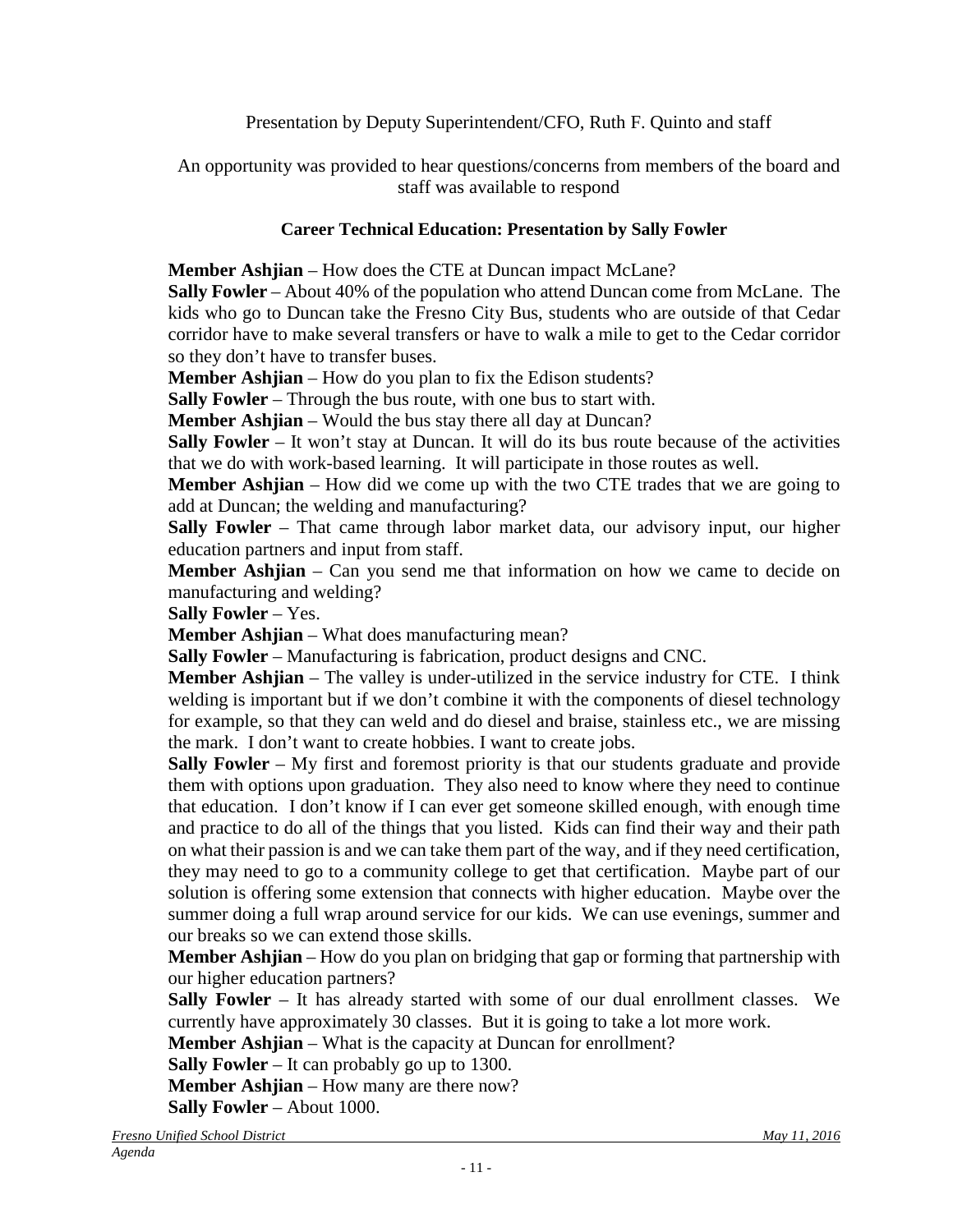**Member Ashijan** – Is Duncan going to be the CTE mecca? Is that your plan?

**Sally Fowler** – It will be a strong opportunity for those 1300 kids and for our junior and seniors who take ROP courses. It is also looking at what we do at our other campuses and do well. How do we partner with our higher education partners to provide our students opportunities on their campuses?

**Member De La Cerda** – As CTE expands at Duncan are we looking at placing a cap on the number of students that are able to transfer out of each of the high schools?

**Sally Fowler** – We have not actually discussed that but it has come up as we talked about transfers. I think it is worth looking at.

**Member De La Cerda** – When you talked about our kids getting skilled enough to qualify, members of our labor community don't feel our students would be skilled enough to take a job right out of high school.

**Sally Fowler** – The average age of an apprentice is 25 to 27 years of age depending on the trade. Through years of partnership and negotiation, we have one position that they are going to hold for a graduate from Fresno Unified to enter into an apprentice. Historically 18-year-olds are not as successful, but if we prepare our students correctly they will be competitive.

**Member Mills** – I am pleased to see the number of offerings and the number of students increasing in CTE, but it is not enough. You mentioned the Cedar corridor and how students along the Cedar Corridor have had access to CTE programs that we have at Duncan, but students in other areas have not. Adding a bus that just serves Edison and Sunnyside still leaves the Fresno High region out with a lack of adequate access. When I look at the Linked Learning pathways, Fresno High seems to have the least amount of CTE courses available and we also have difficulty getting to Duncan as well as CART. It seems to me if we are going to be doing a bus we need to provide some bus service from Fresno High to Duncan.

**Sally Fowler** – I will take a look at our routing.

**Member Mills** – In terms of CTE pathways Fresno High needs to have IB career technical programs as well as at Fort Miller. I don't think we have done enough in that regard; we need to certainly increase it.

**Sally Fowler** – We will look more closely at working with Fresno High and their career program application.

**Member Ryan** – There is one thing that I kept hearing from our high school Principals is that we need more Science teachers. I would assume that we are going to be hearing the same in regards to CTE teachers. I think that the only thing that is going to hold us back in CTE is having qualified teachers in front of the kids. This is not only us but all over the country. I hope we don't forget as we lunge forward with CTE that we have to be looking at teachers to support us.

**Member Johnson** – We can do all the training and hiring, but some people are not ready to work. I don't care what kind of program you have. There are also some psychological problems with people which causes them to be homeless. We need those kinds of programs to help them overcome those problems.

## **English Learner Services: Presentation by Maria Maldonado**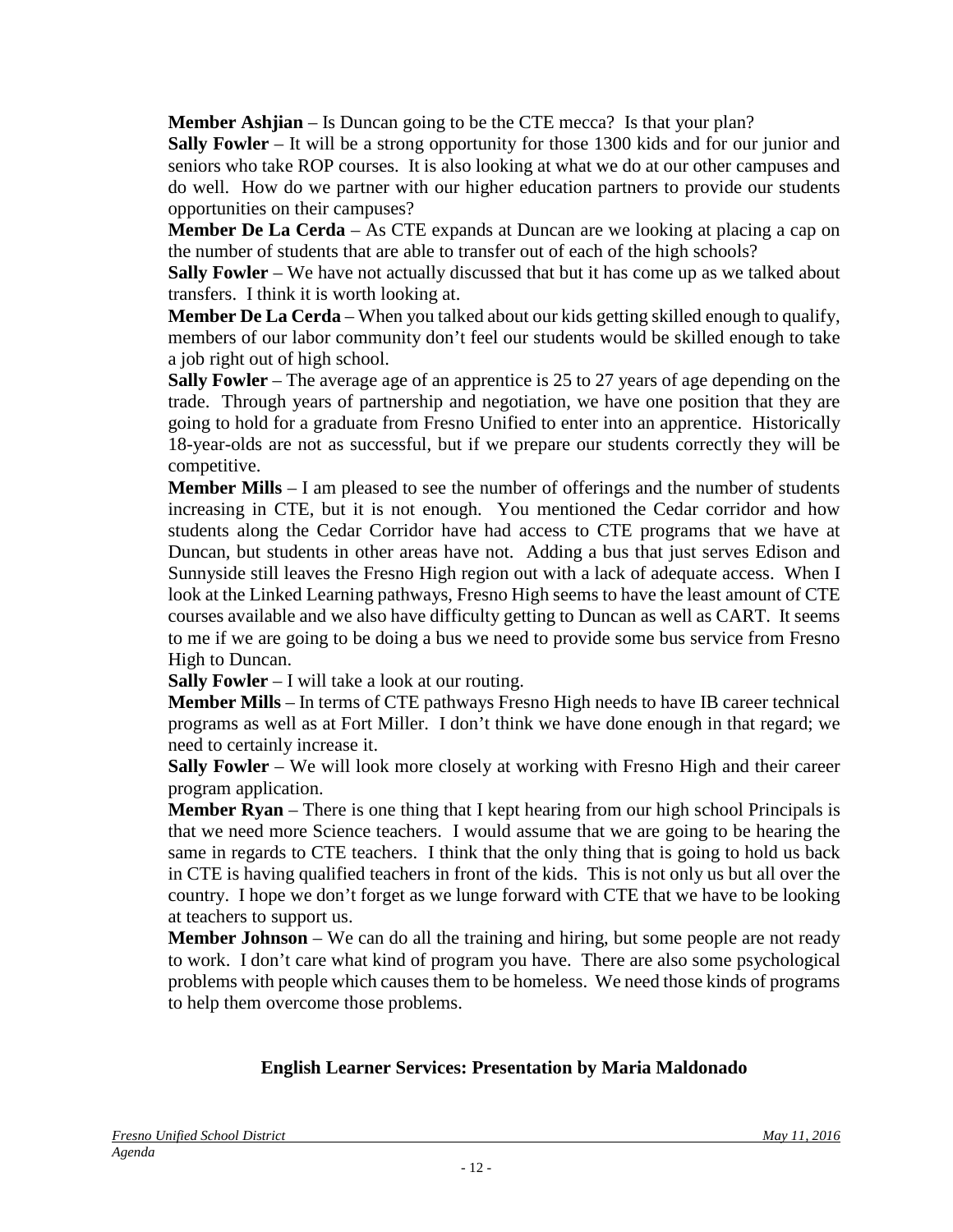**Member Chavez** – On slide 11 it states, "*All leaders are responsible for addressing the need of English Learner students."* Can you provide an overview of how this message will be drilled down to accomplish this statement? Does that conversation take place with our CAO to our Instructional Superintendent to our Principals?

**Maria Maldonado** – Yes that is a great example. When principals and vice principals have clarity around the numbers of where their students are in the continuum of English proficiency, they have an opportunity to respond right then and there. For example, they will know at a certain time of the year how many students met the CELDT criteria, one of the requirements for redesignation. Now they know they have to watch those students to ensure they also meet the local criteria which is the DRP or the BAS, or now the formative assessments that we use. They have four opportunities to reach redesignation. We are continually working with students who have met one criteria but not the other. We are capturing those students and supporting them, making sure they get to that level. What I am talking about is not just redesignation but also proficiency. It is a lot of professional learning with our principals and helping them navigate our tools so they know how to access information that they can react to quickly. Supporting them and understanding what are the practices that are conducive to higher learning and outcome for students. How to supervise instruction, what types of activities should students being doing? There is a lot of logistical information, programmatic information as well as knowledge about instruction.

**Member Chavez** – So will it be your department who will be steering the conversations? We want everyone to buy in and have ownership of redesignation of these students. I will say one more time, this is the first step in the process, not the final.

**Member Mills** – When we are talking about increasing dual immersion programs I have a couple of comments. I hope we are not talking about just Spanish dual immersion. Vang Pao should have a Hmong dual immersion program

**Maria Maldonado** – We are definitely looking at our numbers and interest in our community not just at Vang Pao. We are requesting that TSA conduct some studies in the coming year to find potential places for a Hmong dual immersion program. We are definitely not just looking at Spanish.

**Member Mills** – When looking at the data, have we found if dual immersion programs are doing better than the English language programs in regards to getting an English learner to proficiency?

**Maria Maldonado** – As the numbers stand today for redesignation, if we look at the numbers for all of our English learners, the rate is 14.80%. If you look at the number for the students who are enrolled in dual immersion, their redesignation rate is 17.40%. The redesignation rate for students who are not in a dual immersion program is 14.72%.

**Member Mills** – That is information that we need to know if we want to be a data-driven district. I wanted to ask some questions in regards to adding the eight teachers to increase Hmong courses at all high schools. Do we have enough Hmong students at each of our high schools to support a class?

**Maria Maldonado** – We have enough to support at least one class, at some we have enough for two to three classes.

**Member Mills** – At every high school?

**Maria Maldonado** – Yes.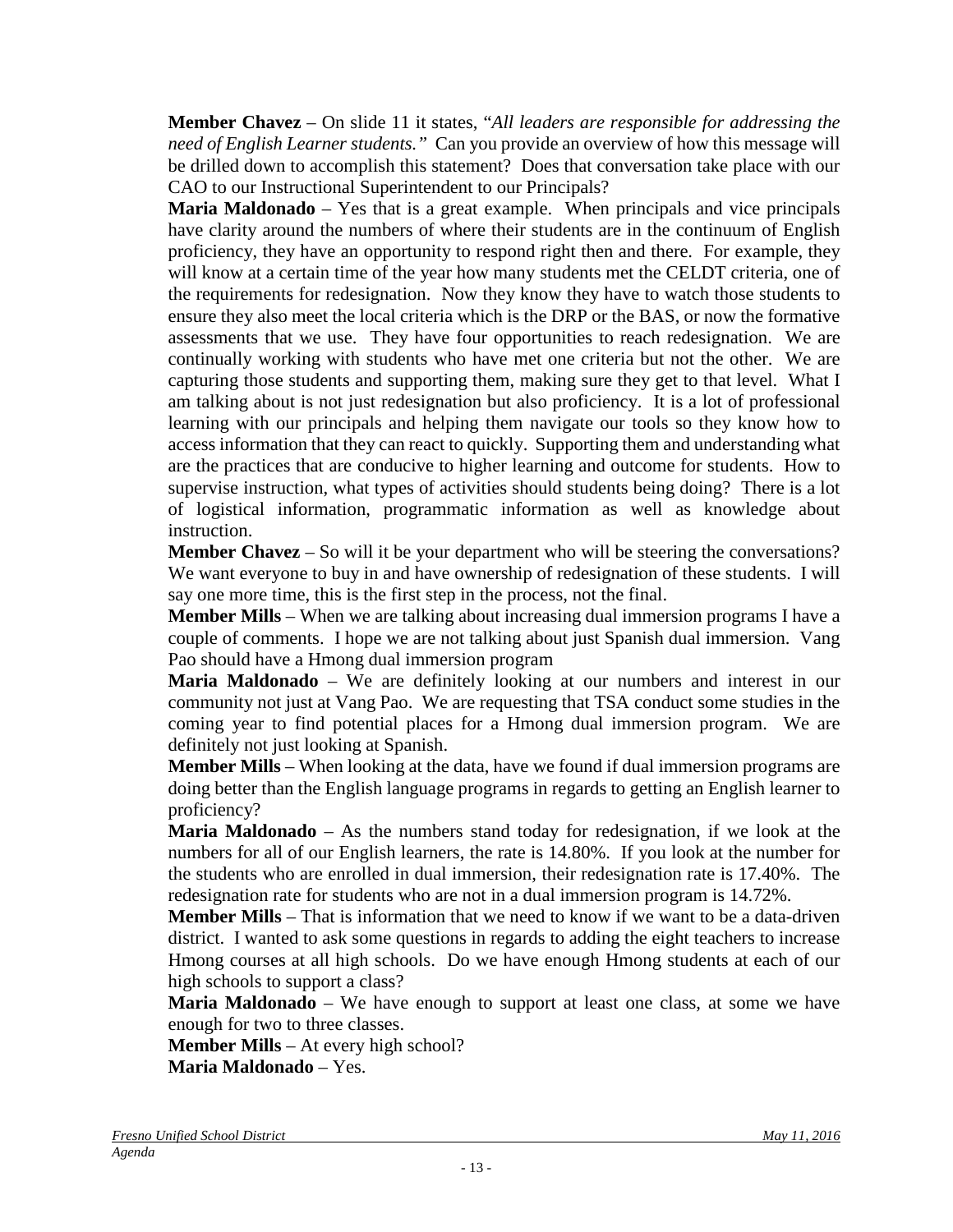**Member Mills** – In looking at the requirement that everyone provide services to English Learners and be responsible for that, that needs to be the mentality but it also seems to me that we have to do a lot of professional development with our teachers because that is not what we have been doing. We are asking a lot of them in other areas and this is another huge ask.

**Maria Maldonado** – The requirement that all teachers are teachers of language came about with the adoption of the state standards. The state standards for the first time in history have a set of language standards that has never been present. Learning to utilize language effectively requires a certain type of English that many students are not developing at home. That language requirement encompasses the actual understanding of the different registers of language. That is not required just for English Learners, but for every one of our students. We need to work with our teachers side-by-side to support those efforts.

**Member Mills** – On slide 8 it states, *Bolster HR focus on recruiting and developing bilingual teachers.* I think that should include some of our administrators as well to be bilingual. I would also say as I support that I have some hesitation about recruiting outside this country. I would like to see the efforts focused on recruiting teachers from this country. If we are not getting the number of recruits or applications, then we need to be talking to the teaching colleges. We need to make sure that they are aware that we want bilingual teachers and they need to work on that as well.

**Maria Maldonado** – We do have several efforts in that area, that is something that our HR department is working on with partnership with our higher education institutions.

**Member Mills** – On slide 5 under *Increased Re-designation Rate* the arrow shows an increase from 2014/15 17.8% to 2015/16 14.80% and the arrow is yellow.

**Maria Maldonado** – We have it yellow because we are not at the end of the school year as of yet. We have identified about 300 students who are very close in meeting the local criteria for redesignation and we expect a few more students to be redesignated in the last cycle of early June and to be pretty close to what we had last year.

**Member Ashjian** – On slide 4 under *Policies* you talk about A*ccountability,* what measures do you have and how often will that be done?

**Maria Maldonado** – We refer to the SQII and its measurements to capture our progress and outcomes of our students.

**Member Ashjian** – On Slide 9 we talk about partnering with Parent University to create parent engagement modules. This is good, but what are we doing to partner with the school sites and the parents there? The ones that are not at Parent University.

**Maria Maldonado** – We do have a plan but not a solid plan that specifies how you engage parents. That is something that we are beginning to design.

**Member Ashjian** – On slide 10, the four teachers on special assignment for professional learning, would these be for our high schools?

**Maria Maldonado** – These teachers would be on special assignment and working in my department.

**Member Ashjian** – On slide 11 you say site leaders will increase outreach, recruitment and communication with families of English Learner students. The site leaders that I talked to are completely overwhelmed. Again, I hope that we consider site liaisons to help achieve this goal. On slide 12 it lists eight teachers to increase Hmong courses at high schools. I went to the LCAP meetings and I don't recall one Bullard parents stating we need to add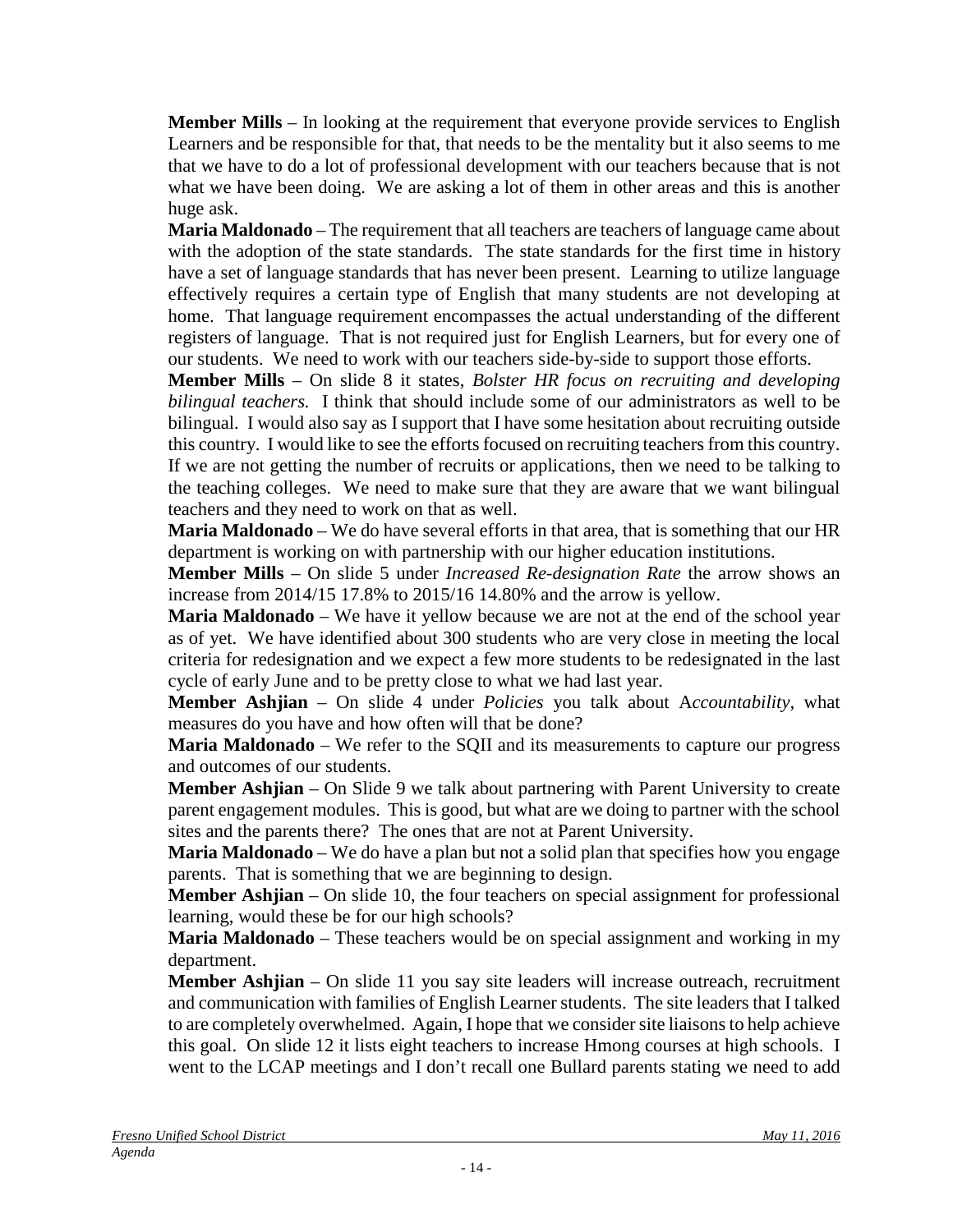Hmong courses. I don't know where we came up with that. This does not work for Bullard High.

**Maria Maldonado** – We don't know if it will work or not because we have not had that opportunity. There are many positive effects that can come out of adding a course such as this.

**Member Ashjian** – On slide 13, the bullet that talks about increasing "Abriendo Puertas", is there curriculum that goes along with that?

**Maria Maldonado** – Yes. We have been doing specific training with LAUSD and have been implementing it for the last three years.

**Member Chavez** – Parent University is taught at all sites and in all three languages. I also feel that we should have a conversation about other languages being taught at the school.

**Member De La Cerda** – What are the qualifications or what do you expect from the parents who are involved in the dual immersion program?

**Maria Maldonado** – The significant difference between a bilingual program and a dual immersion program is the makeup of the class. The makeup of the class is half native speakers of one language and half of the other language. In the case of the language that we have, half of the class are English Learners whose primary language is Spanish and the other half are student whose primary language is English. The idea is that they develop literacy in both languages as the go through the years. The goal is to have them fully biliterate by the time they complete sixth grade.

**Member De La Cerda** – On slide 11 it states, "*All leaders are responsible for addressing the needs of English learner students."* I hope that our teachers are encouraged to learn a second language, myself included, and maybe we could offer some type of incentive. On another note can you explain what the CELDT chats are?

**Maria Maldonado** – CELDT chats consist of a conference with a student, first acknowledging them as English Learners and what it means to become a proficient language learner. They meet with each students explaining where they are in the continuum of learning English and what benchmarks they must reach. Part of the CELDT chats is helping the students understand the items presented to them on the test to accurately demonstrate what they know in terms of their literacy.

A copy of the PowerPoint is available on the district website

# **B-12, DISCUSS and APPROVE the Proposed Board of Education Meeting Dates for the 2016/17 and 2017/18 School Years**

**DISCUSSED and APPROVED** proposed Board of Education meeting dates for the 2016/17 and 2017/18 school years. These dates will not preclude either additions or changes any time throughout the year.

# Presentation by Chief of Staff, Bob Nelson

An opportunity was provided to hear questions/concerns from members of the board and staff was available to respond

**Member Mills** – I appreciate you changing the dates in November for those of us attending the delegate assembly without missing a board meeting. I am curious about feedback from the board about the three meetings in May. I am good with it either way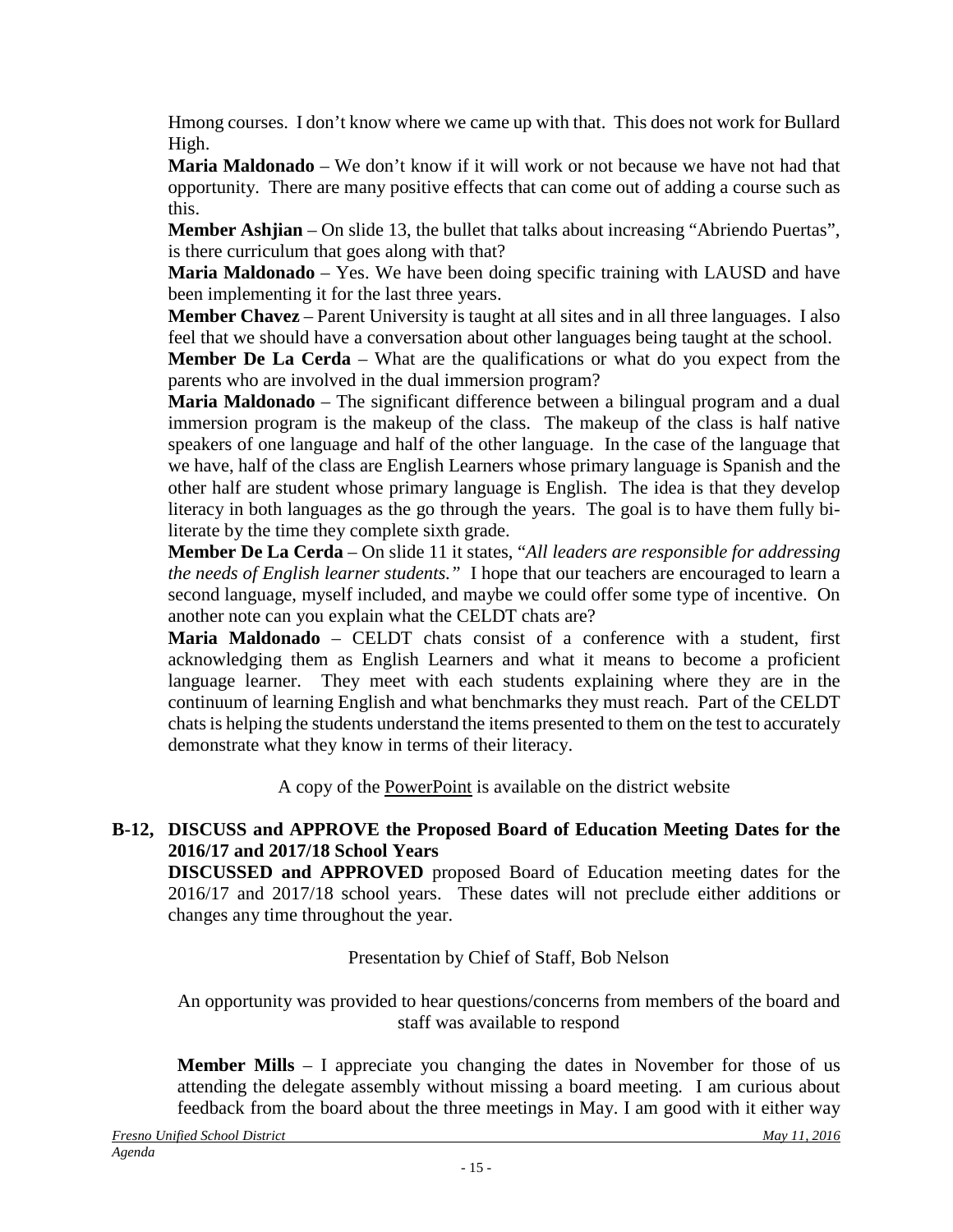but I think we need to recognize it will limit some of our involvement in other functions. **Member Chavez** – I think that it is good given the budget is usually developed around that time.

Member Mills moved for approval, seconded by Member De La Cerda, which carried a vote of 6-0-0-1, as follows: AYES: Board Members: Ashjian, Johnson, Mills, Ryan and President Chavez. *Member Davis absent.*

# **C. RECEIVE INFORMATION & REPORTS**

**C-13, Receive Fresno Unified School District's Third Quarterly Investment Report for Fiscal Year 2015/16**

**RECEIVED,** the second quarter investment report for the period ending March 31, 2016. Board Policy 3430(a) requires the Superintendent, or designee, to supply the Board of Education with quarterly and annual reports on district investments. As of March 31, 2016, Fresno Unified School District is in compliance with Board Policy 3430(a) for investments.

### **C-14, Receive Proposed Revisions for Board Bylaws (BB) 9010, 9100, 9130, 9150 (New), 9220, 9250, 9323.2 and 9324**

**RECEIVED,** proposed revisions to the following eight Board Bylaws (BB):

- BB 9010 Public Statements
- BB 9100 Organization
- BB 9130 Board Committees
- BB 9150 Student Board Members (New)
- BB 9220 Governing Board Elections
- BB 9250 Remuneration, Reimbursement and Other Benefits
- BB 9323.2 Actions by the Board
- BB 9324 Minutes and Recordings

These revisions meet the legal mandates recommended by the California School Boards Association (CSBA).

# **C-15, Receive Proposed Revisions for Board Policies (BP) 1312.3, 5131, 5141.22, 5141.27, 5141.31, 5148, 5148.3, 6142.1, 6158, 6173, 6173.1, and 6184**

**RECEIVED,** proposed revisions to the following twelve Board Policies (BP):

- BP 1312.3 Uniform Complaint Procedures
- BP 5131 Conduct
- BP 5141.22 Infectious Diseases
- BP 5141.27 Food Allergies (New)
- BP 5141.31 Immunizations
- BP 5148 Child Care and Development Programs
- BP 5148.3 Preschool/Early Childhood Education
- BP 6142.1 Sexual Health and HIV/AIDS Prevention Instruction